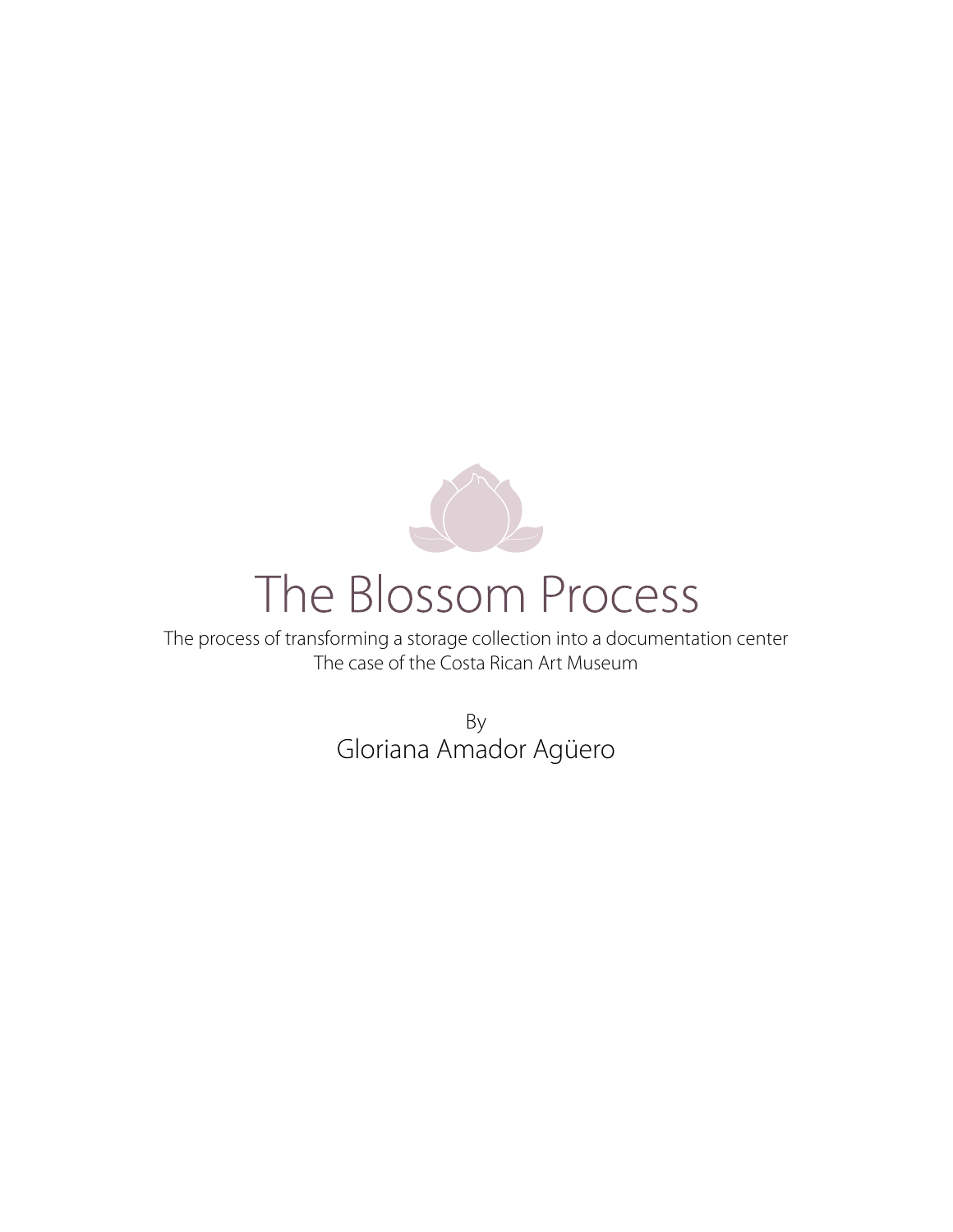Keywords: Costa Rican Art Museum / Networking / Socialization / Access / Design / Perception / Urbanism

During the period of January 2013 to January 2014, I carried out an external consultancy for the Costa Rican Art Museum´s collection, that included inventory, registration, cataloging and classification of approximately 7000 pieces; both pictorial and sculptural. The collection was not cataloged as a whole, and from that experience I realized that it was necessary to make a complete change in the way that the collection was handled.

The conditions in which I found the collection were linked to old strategies of collection management, that in the past were successful but, unfortunately now they had lost validity. The collection was deeply rooted in an old vision. I realized that a process of re-organization was important but a real purification was extremely urgent.

Mainly I noted that the management model applied over the years in the collection and documentation of works resulted in an inactive and inaccessible collection, in a space that does not permit a complete access and understanding. This limits the possibilities of museum activities and even counters its own reason for being.

From that experience I started to think on a proposal that allow a complete access and understanding of collections with a similar issue. The Blossom Process is a collection management proposal that shows the process of transforming an art collection storage into a documentation center. This concept attempts to express the need to socialize art. Like flowers that spread through a process of budding, this proposal seeks to spread art through the interaction of people with the collection.

This paper considers the following approach: a collection of art constitutes a system of representation and symbolic contents that can be interpreted as links of multiple discursive and cultural relations. It is clarified that this methodology is not being implemented in the Costa Rican Art Museum, and wasn´t presented as a proposal for the collection, but until now, as a theoretical model to apply in different collections.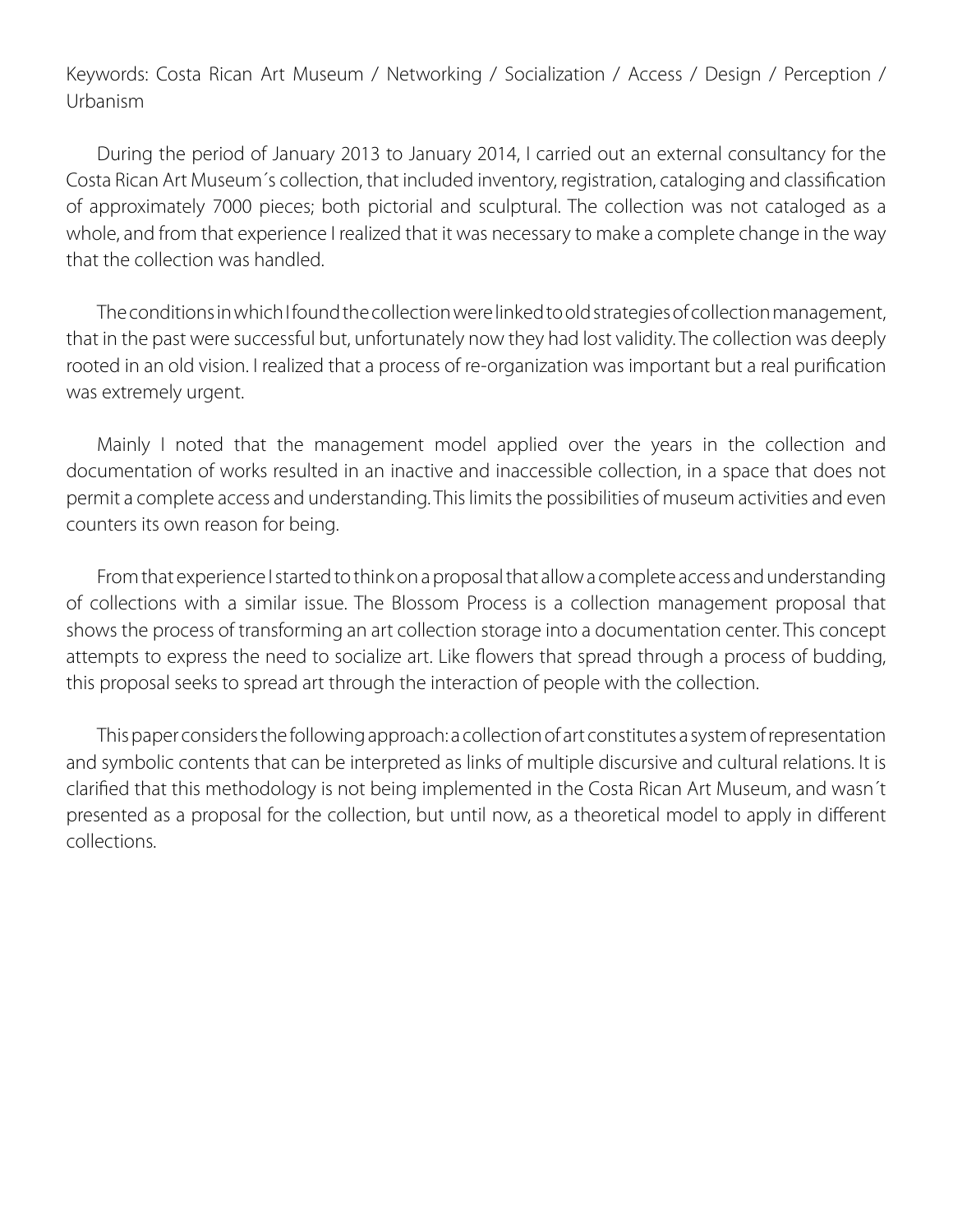## THE COSTA RICAN ART MUSEUM

Costa Rica had around the 50% of the population living in San José, which is the urban capital of Costa Rica. The city center has the main museums of the country -- the Golden and Jade Museums, which between them have one of the greatest pre-Columbian Art collections of Central America; the National Museum; the Museum of Contemporary Art and Design; and the Costa Rican Art Museum.

The Costa Rican Art Museum was the first art museum founded in May, 1978. Within the law that created the museum, purports in part to enable collect and display the most important works of the Costa Rican visual arts, methodically, systematically and continuously. Also supervise the art collections of the State.

Despite of being the most important museum in the country, with a good art collection representation, the development and growth of this collection was displayed as storage, without consistent policies towards growing process. So, while the collection grew, their storage stagnated. On the other hand, the building that houses the museum was small compared to the growth of the collection. Both the collection and the museum itself ceased to be functional for the collection.

## THE COLLECTION

The collection of the Costa Rican Art Museum is the most valuable and representative of the history of Costa Rican art statewide. This collection gathers around 7,000 pieces, both paintings and sculpture, as well as a significant percentage of international art from countries such as Venezuela, Cuba, Russia, Japan, among others. It is purely a collection of modern art, but although on a smaller scale has pieces of academic art of the nineteenth century and contemporary art.

The history of the Costa Rican art is characterized by a great tradition on the production of engraving and drawing. The Museum wanted to represent this by having nearly 50% of the collection consisting of paper pieces created through these techniques. The other percentage includes techniques, such as painting, assembly, drawing, printmaking, and sculpture, among others.

Through the collections highlights we can appreciated art pieces by Priscilla Monge, Manuel de la Cruz González, Juan Luis Rodríguez, José Miguel Rojas, Harold Fonseca, Marisel Jiménez and Juan Manuel Sánchez, among others.

Until 2013, the registry, cataloguing, inventory and planning lacked the structure to support the control system and coordinated management of the collection that would be accessible and properly documented. The information was scattered, outdated and in many cases with incomplete data, reducing the opportunity to be in service of the public.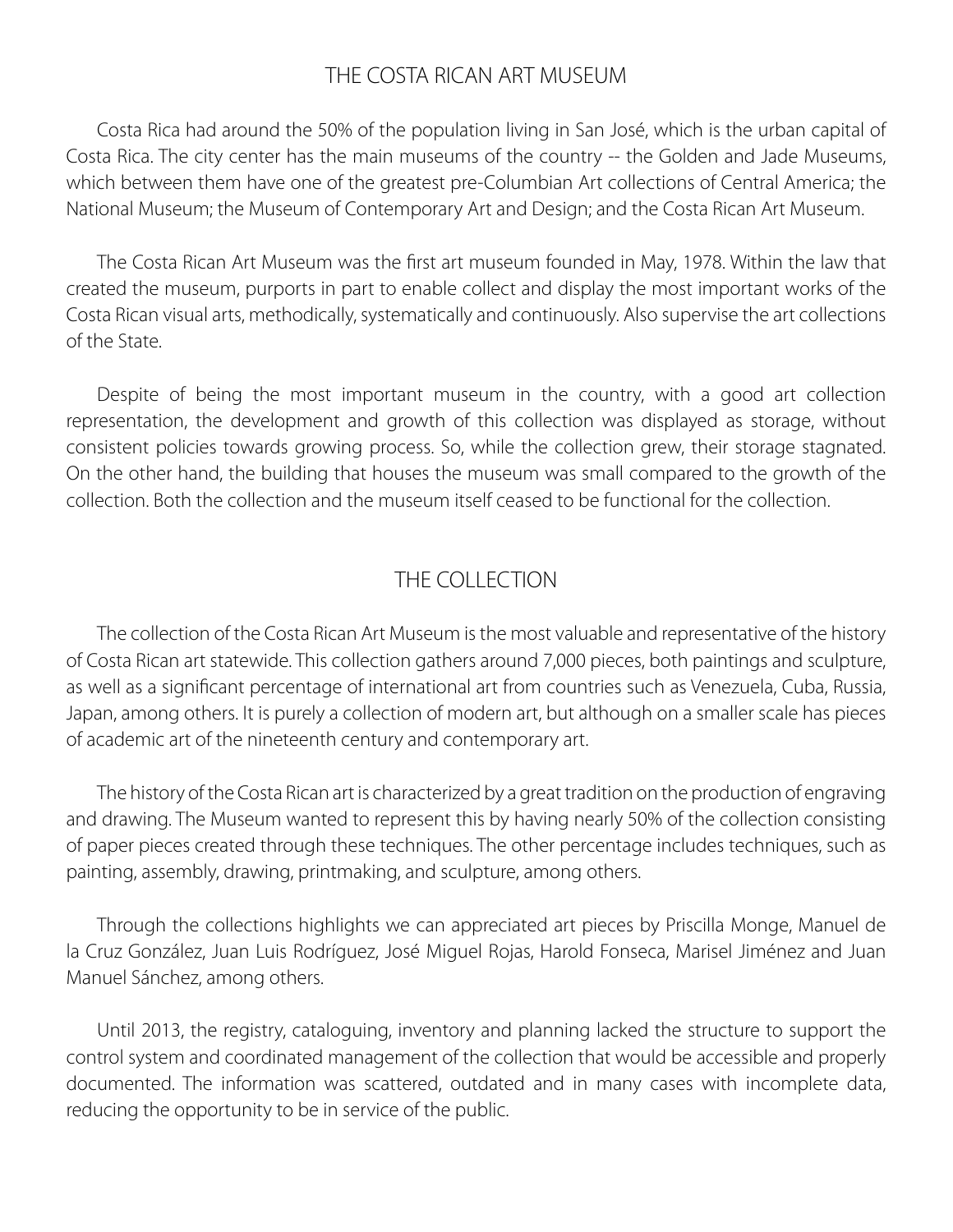These kinds of situations are common in other museums and collections, including private ones. The weaknesses of this particular stock have limited progress on this area. It is necessary to reverse the damage and allow a more dynamic handling of the collection.

It challenges the contemporary museums, to goes from a gathering conception, reunion and care of works, to a vision of socialization of the art, which at the end grows and multiplies.

Faced with such situation, this proposal is a methodology designed holistically and formulated so one can address the various problems, from their origins of the problem and propose solutions for collections that have similar situations.

## AN ART COLLECTION

Over 40 years ago, the main purpose of art collection management has been to preserve and collect art works. The criterion of preservation was prevalent and was associated with the idea of National identity. Today it is necessary to apply a new concept for the management of the museum's collections. This new concept addresses the need to streamline, socialize, share and disseminate the value of this symbolic capital that contains every collection. We must move from a concept of gathering, to one of spreading, through both physical and digital mediums.

According to the art historian Gabriela Sáenz, "Collection management methodology, as a professional practice, has focused predominately in accumulated cultural heritage and collect from classificatory and descriptive aspects, but not from the relation with their symbolic content. Nowadays the contemporary perspectives had boarded the practice of collect objects of art as an anthropologic multidimensional phenomenon"

This is why, the perspective of Government collections, the patrimonial view has been fundamental, which have influenced the way these works are embrace and access.

For Sáenz, "today, according to Pierce, the nature of the act and will to collect, must be understood as an effort to construct representations of the world to make it intelligible, for modeling behaviors and generate changing tactics to construct the ways in which we relate to the material world and to build us identify ourselves as individuals"

For this proposal is essential to display a collection as a system of representation, since, according to Saenz, "art as a system of representation is linked to a site of enunciation and meanings connected to the culture in which it emerges". It is necessary to socialize and disseminate works collected and documented over the years.

The Blossom Process rethinks the concept of gathering, of where we store, so as to move to a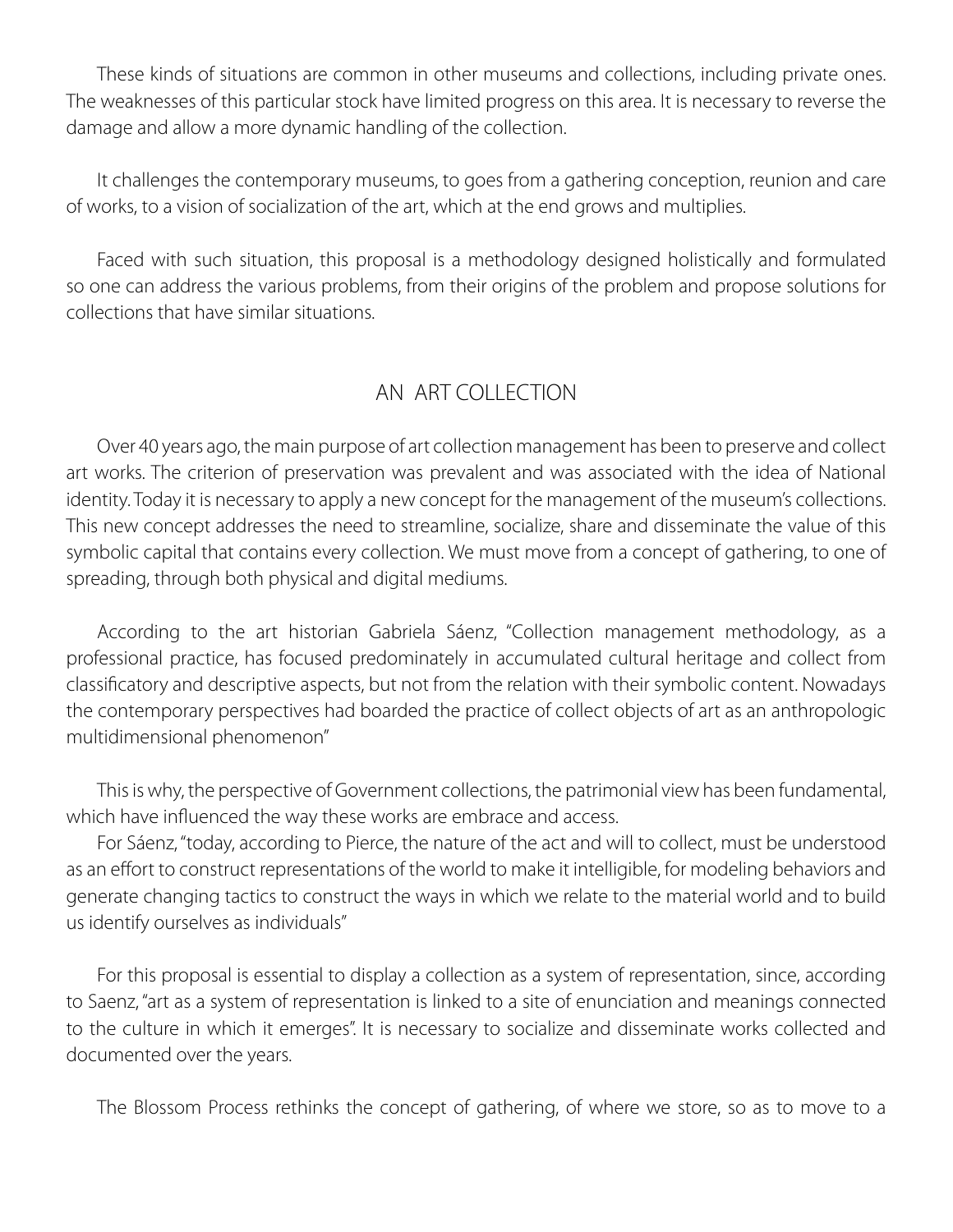new level of conceptualization of art collection opened to the outside that will demand other ways to manage and access.

## A NETWORKING PLATFORM

The Blossom Process analyzes the way in which the information and knowledge is obtained by us, and considers that we can acquire the formula to articulate the handling of a collection to produce a more advanced level of understanding, use and management. The Blossom Process contemplates that a network structure puts us on a platform filled with multiple inputs and outputs that are always interconnected. This way of obtaining the knowledge makes it easier every day.

The multiple interactions that collections have cannot be understood in a static way, it should be seen as functional and dynamic. If we link this idea with the logic of a networking platform, we will obtain a formula to increase the knowledge of a collection. For example, young people on the web demand more: hypertexts are essential for them.

"The mere exposure to masterworks does not suffice. Too many persons visit museums and collect picture books without gaining access to art. The inborn capacity to understand through the eyes has been put to sleep and must be reawakened." (Arnheim. 1954. P.1)

The browse actions in a networking platform, or a platform of cultural meanings that go beyond the representation of a heritage, allow to access and exploration of the links or meanings (mental concepts) and signifiers (the material aspects) and acquire a global knowledge from a subjective experience. This, as we will see later, will be associated with other ideas related to design, perception and urbanism.

## ACCESS AND UNDERSTANDING: VISUAL PERCEPTION, VISUAL DESIGN, URBAN DESIGN

Applying these ideas to the context of an art collection, it is pertinent to ask: How is the storage area of a collection of art is perceived? What is your reading? And, how do users appropriate collection? A possible response is that there is no idea of space that allows us to understand and appreciate the contents of storage. By contrast, the stockpiles are usually inactive storage locations where objects are just stored.

Is essential to link this proposal to art and visual perception. According to Rudolf Arnheim: "if you want to access the presence of a piece of art [for this proposal an art collection], is very important in the first place, view it as a whole…Before we identify any single element, the total composition makes a statement that we should not lose. We seek a theme, a key to which all refer... (Arnheim, 1984, p. 21). Then, we can be firmly guided by the structure of an integral concept.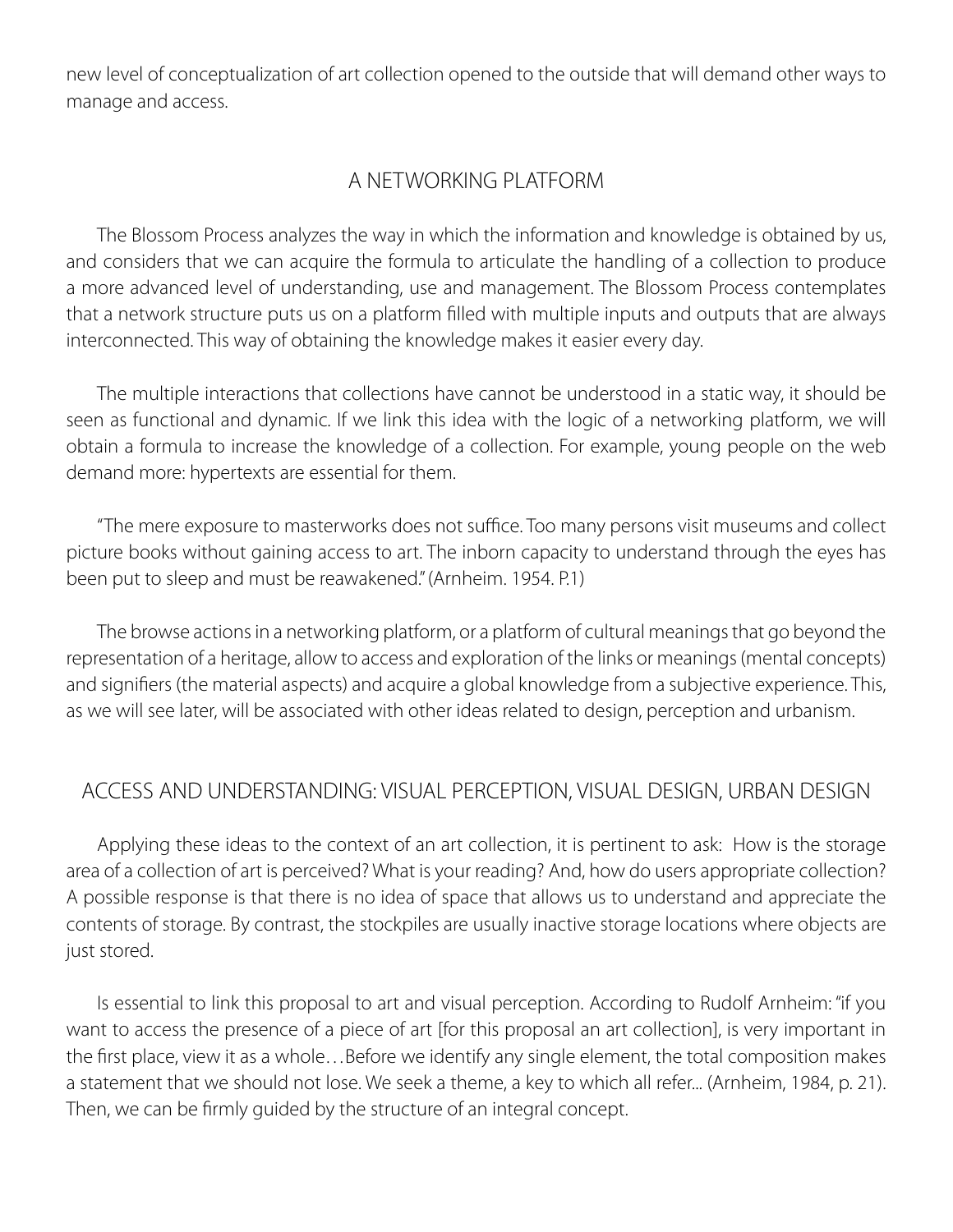On the visual design, it must be considered to constitute a concentric and radial structure applied to the space, with an organic form, which differs from the square shape of a closed and static storage. A collection can flow in that structure, in order to energize and then synchronously emanate out smoothly and organically, like an interior that opens to the outside.

On the environmental graphic-design it is considered that the materials should have some transparency that allows a glimpse of the content. The spatial structure must possess certain fragmentation and levels which can produce inputs and outputs of light and colors. So the feeling is that of a container exposed.

The design of the space, understood from the urbanism ideas of Kevin Lynch, those linked to the logic of functional relationships and comprehensive programming databases. Is essential to address each object in the collection as units or as components of a comprehensive platform that maintains relationships and synchronize both these components. Unity and variety.

Lynch´s approach functions to associate and understand this proposal: "A vivid and integrated physical setting, capable of generating a sharp image also has a social function. It can provide the raw material for the symbols and collective memories of group communication". Then Lynch discusses the readability "...as a related pattern of recognizable symbols ... easily identifiable [that] are grouped in ... a global pattern" (Lynch, 2008, p.12).

Relating these approaches, in order to achieve a dynamic and efficient access to information, there is a need to understand that "... behind the physiological operations of perception, there is a kind of innate intelligence that allows the sensory component to choose specific solutions with the gold to select, compare and filter information that ultimately reaches the brain to be classified, decoded and understood" (Seminary Graduation. Amphoras. p. 44).

By associating these approaches with The Blossom Process, the reading mechanisms, perception, design and shape, are important in this proposal. It involves the opening, of a collection, to the outside from multiple inputs and outputs, that allow understanding the meanings that it encloses and, at the same time, allows the public to create their own meanings and readings.

## WHAT IS THE BLOSSOM PROCESS

The Blossom Process is a collection management proposal that shows the process of transforming an art collection storage into a documentation center. This concept attempts to express the need to socialize art. Like flowers that spread through a process of budding, this proposal seeks to spread art through the interaction of people with the collection.

Today, thanks to the strong technological growth, the way people relate to information is much more direct and dynamic. The new generations are accustomed to acquire information through networks.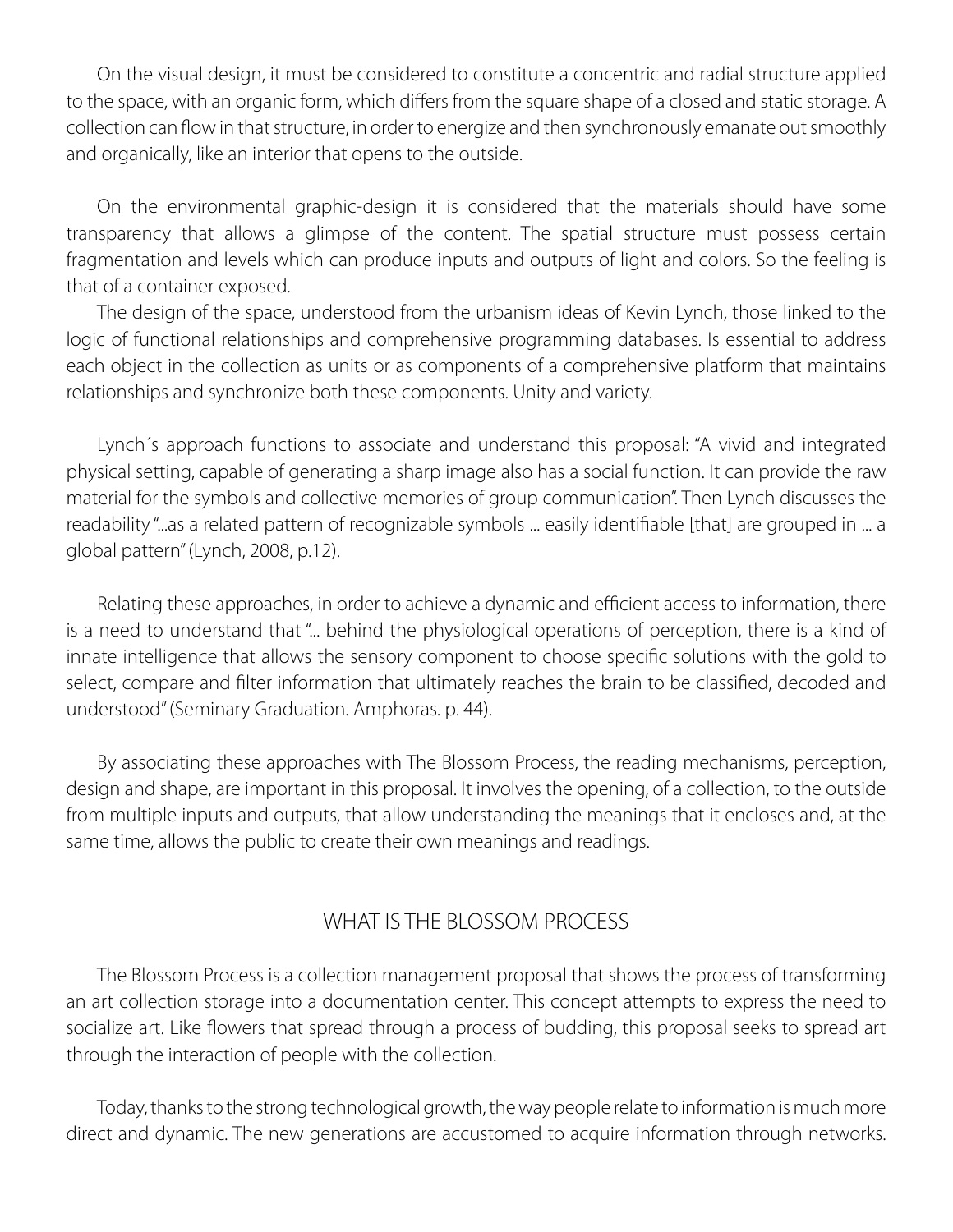The concept of the Documentation Center is based on the principle of accessibility by multiple links, as a networking platform.

The importance of The Blossom Process is that it links spatial aspects, design, symbolism, functionality, aesthetics and socialization. Setting symbolic links from an organizational structure will allow qualifiers to remove ourselves from traditional disciplinary foundations of the objects in a collection. And it requires an interpretation of the objects collected by the team responsible for the collection.

The Blossom Process is a concept that requires a concentric and radial structure applied to the space in which the materials should have some transparency that allows a glimpse of the content and setting symbolic links. The spatial structure must possess certain fragmentation and levels which can produce inputs and outputs of light and colors. So the feeling is that of a container exposed. So the collection can flow in that structure, in order to energize and then synchronously emanate out smoothly and organically.

### ART SHOULD FLOURISH, AND SPREAD

Art should flourish, spread. The action of collecting allows us to gather meanings that interact with different artistic discourses. This process is organic and requires a new approach that is not based exclusively on the fundamentals of collections management: inventory, register and catalog. Rather it is necessary to reformulate this condition to conceive a new stage of collections management that finally provides access to art collections.

A collection of art is an organic entity that feeds a multiple symbolic relations. It is not possible to understand the magnitude of observed relationships in collections of art from an inaccessible state; instead should be organic, fluid and open to the outside. This vision goes beyond registration and inventory.

As soon as a spatial conceptualization exists, allowing all possibilities of relationships and meanings, then it will change the way in which these are collected. The collection storage is where these relationships and meanings interact. This is the importance of this space.

These ideas let The Blossom Process be a management collection proposal that illustrate the practice of transforming art collection storages into a documentation center. This concept attempts to express the need to socialize art. Like flowers that spread through a process of budding, this proposal seeks to spread art through the interaction of people with the collection.

After my experience as an external consultant at the Costa Rican Art Museum I believed this proposal is functional because allows you to access and understand a global idea of the collection´s contents. For instance, in this case of study, we can understand that there is a profile of the collection growing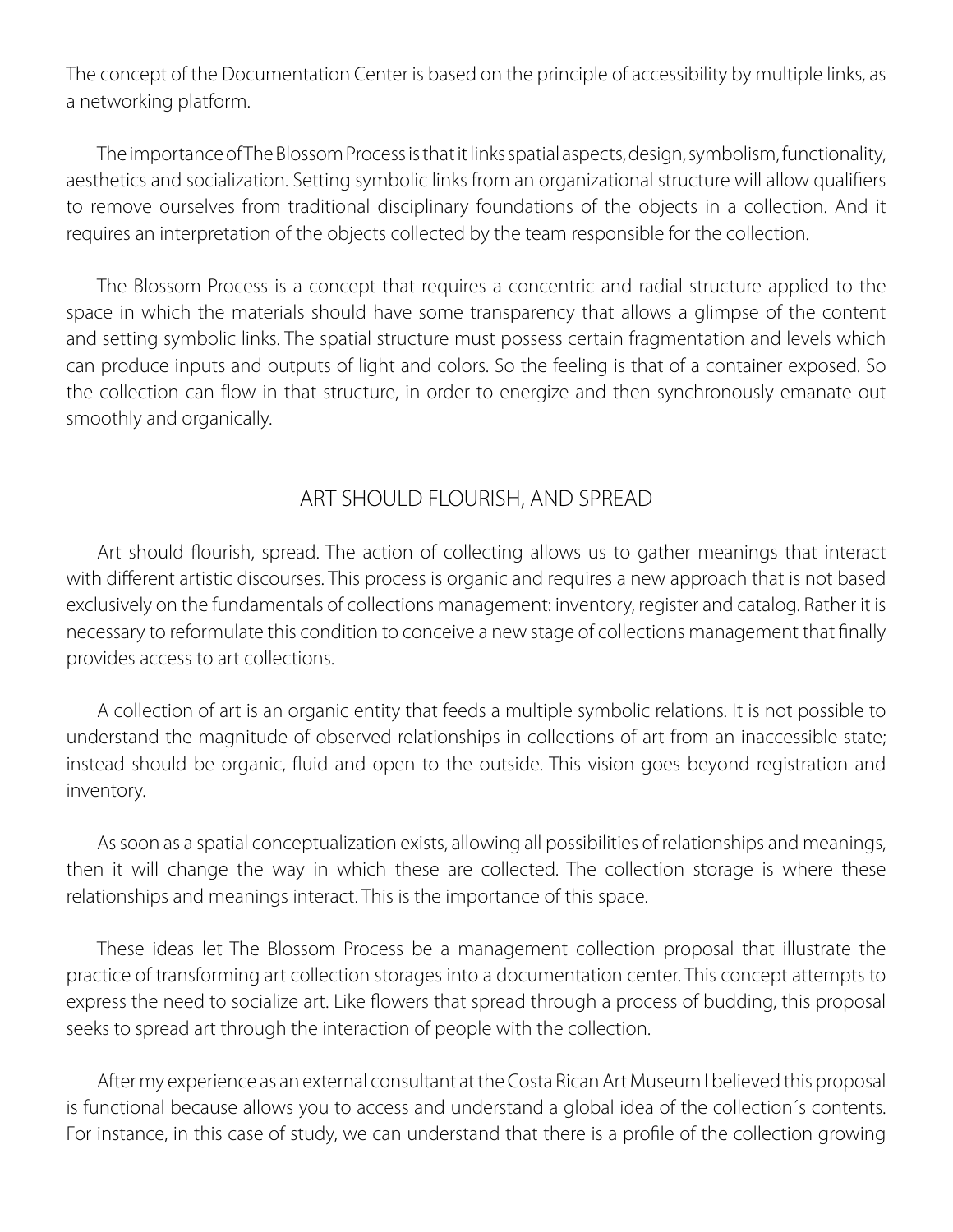towards drawing and engraving. This allows us to reinforce the way we collect in a dynamic of space, access and understanding of the collection profile.